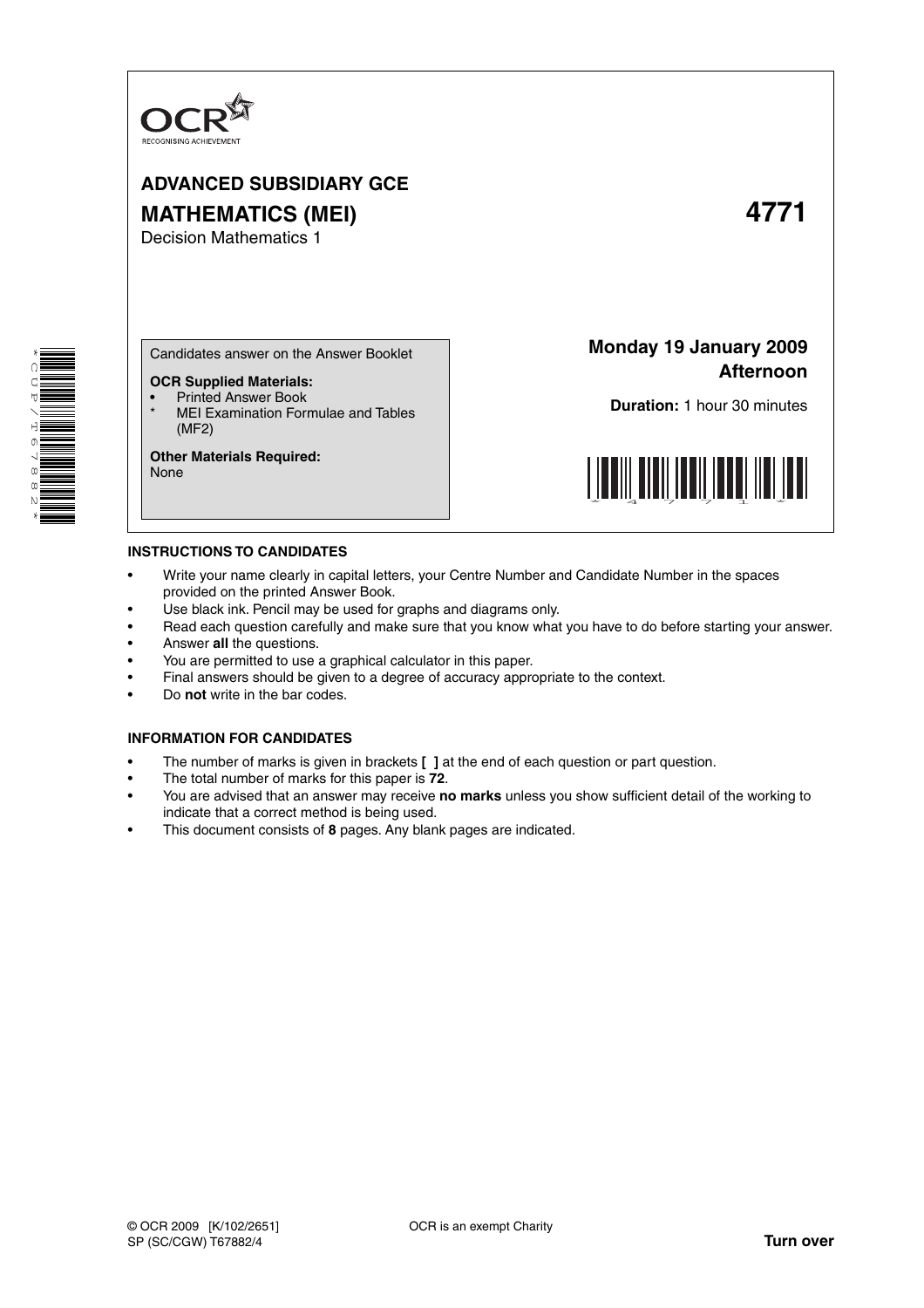### **Answer all questions in the printed answer book provided.**

### **Section A** (24 marks)

- **1** Alfred, Ben, Charles and David meet, and some handshaking takes place.
	- Alfred shakes hands with David.
	- Ben shakes hands with Charles and David.
	- Charles shakes hands with Ben and David.
	- **(i)** Complete the bipartite graph in your answer book showing A (Alfred), B (Ben), C (Charles) and D (David), and the number of people each shakes hands with. **[4]**
	- **(ii)** Explain why, whatever handshaking takes place, the resulting bipartite graph cannot contain both an arc terminating at 0 and another arc terminating at 3. **[2]**
	- **(iii)** Explain why, whatever number of people meet, and whatever handshaking takes place, there must always be two people who shake hands with the same number of people. **[2]**
- **2** The following algorithm computes the number of comparisons made when Prim's algorithm is applied to a complete network on *n* vertices (*n* > 2).
	- Step 1 Input the value of *n* Step 2 Let  $i = 1$ Step 3 Let  $j = n - 2$ Step 4 Let  $k = j$ Step 5 Let  $i = i + 1$ Step 6 Let  $j = j - 1$ Step 7 Let  $k = k + (i \times j) + (i - 1)$ Step 8 If  $j > 0$  then go to Step 5 Step 9 Print *k* Step 10 Stop
	- **(i)** Apply the algorithm when  $n = 5$ , showing the intermediate values of *i*, *j* and *k*. [5]

The function  $f(n) = \frac{1}{6} n^3 - \frac{7}{6} n + 1$  gives the same output as the algorithm.

- **(ii)** Showing your working, check that f(5) is the same value as your answer to part **(i)**. **[2]**
- **(iii)** What does the structure of f(*n*) tell you about Prim's algorithm? **[1]**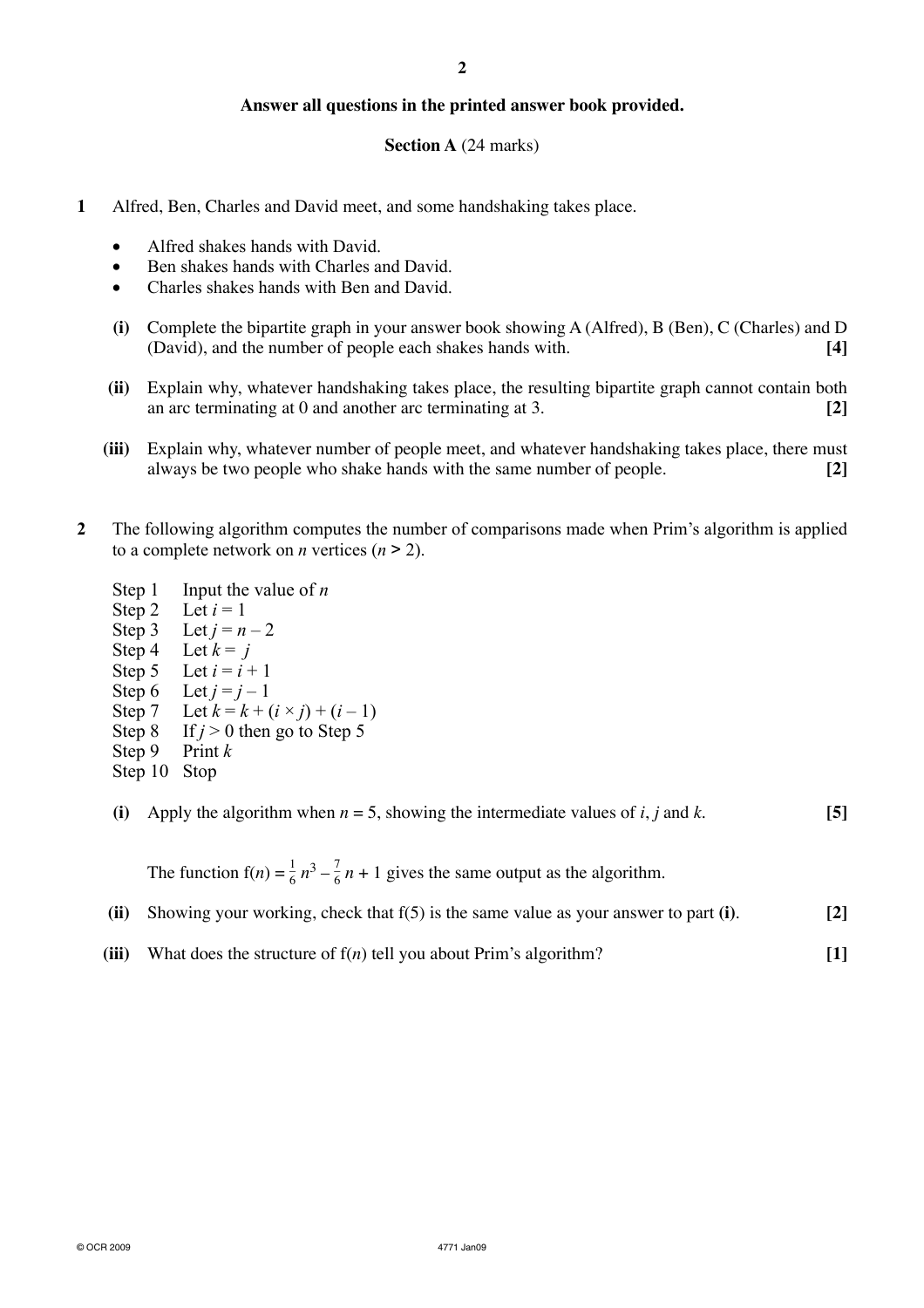**3** Whilst waiting for her meal to be served, Alice tries to construct a network to represent the meals offered in the restaurant.

**3**



- **(i)** Use Dijkstra's algorithm to find the cheapest route through the undirected network from "start" to "end". Give the cost and describe the route. Use the lettering given on the network in your answer book. **[6]**
- **(ii)** Criticise the model and suggest how it might be improved. **[2]**

#### **Section B** (48 marks)

**4** A ski-lift gondola can carry 4 people. The weight restriction sign in the gondola says "4 people – 325 kg".

The table models the distribution of weights of people using the gondola.

|             | Men | Women | Children |
|-------------|-----|-------|----------|
| Weight (kg) | 90  | 80    | 40       |
| Probability |     |       |          |

- **(i)** Give an efficient rule for using 2-digit random numbers to simulate the weight of a person entering the gondola. **[5]**
- **(ii)** Give a reason for using 2-digit rather than 1-digit random numbers in these circumstances. **[1]**
- **(iii)** Using the random numbers given in your answer book, simulate the weights of four people entering the gondola, and hence give its simulated load. **[3]**
- **(iv)** Using the random numbers given in your answer book, repeat your simulation 9 further times. Hence estimate the probability of the load of a fully-laden gondola exceeding 325 kg. **[6]**
- **(v)** What in reality might affect the pattern of loading of a gondola which is not modelled by your simulation? **[1]**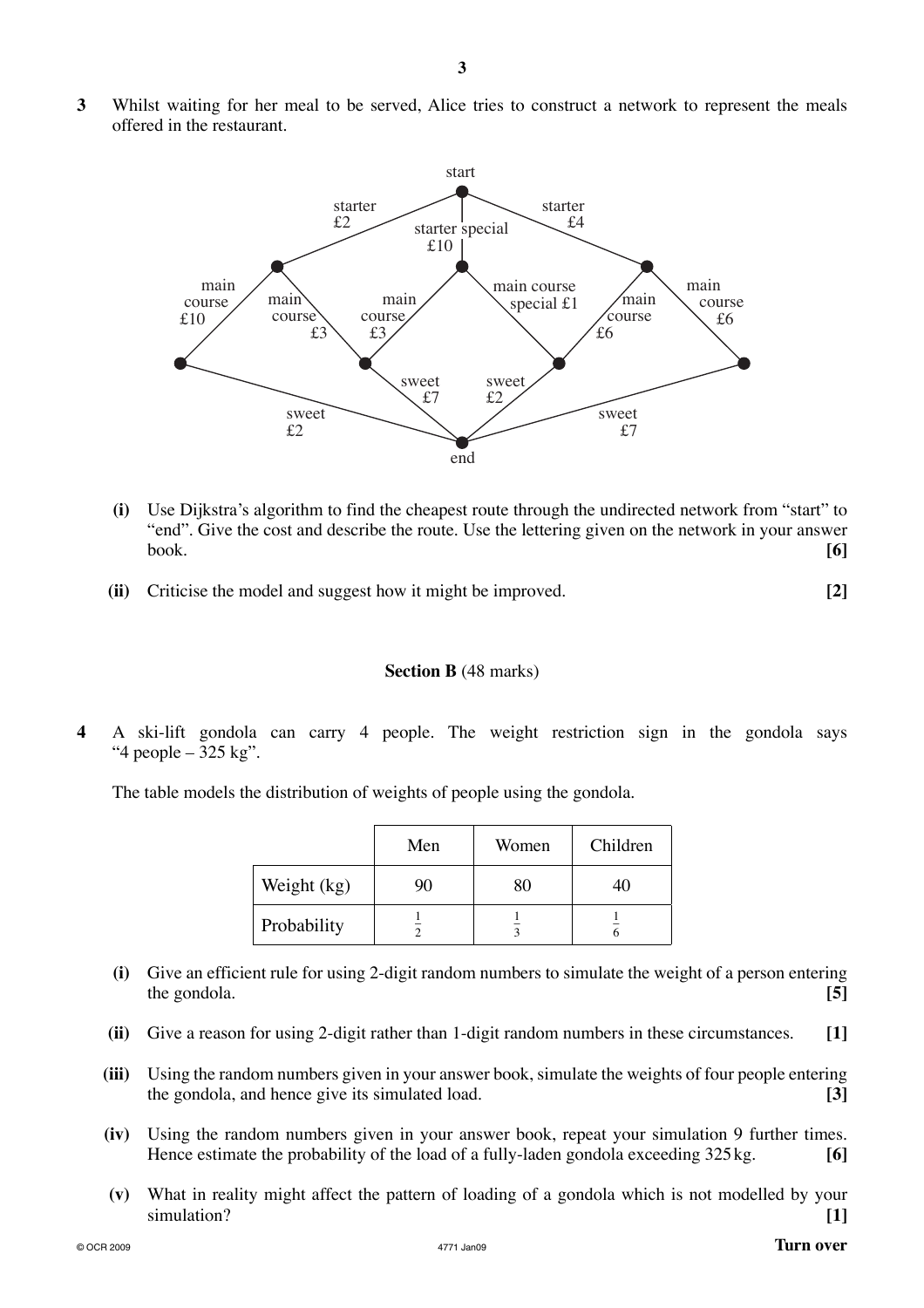**5** The tasks involved in turning around an "AirGB" aircraft for its return flight are listed in the table. The table gives the durations of the tasks and their immediate predecessors.

| Activity                          |                            | Duration<br>(mins) | Immediate<br>Predecessors |  |
|-----------------------------------|----------------------------|--------------------|---------------------------|--|
| A                                 | Refuel                     | 30                 |                           |  |
| B                                 | Clean cabin                | 25                 |                           |  |
| $\mathsf{C}$                      | Pre-flight technical check | 15                 | A                         |  |
| D                                 | Load luggage               | 20                 |                           |  |
| E                                 | Load passengers            | 25                 | A, B                      |  |
| $\mathbf{F}$                      | Safety demonstration       | 5                  | E                         |  |
| Obtain air traffic clearance<br>G |                            | 10                 |                           |  |
| Н                                 | Taxi to runway             |                    | G, D                      |  |

 **(i)** Draw an activity on arc network for these activities. **[4]**

 **(ii)** Mark on your diagram the early time and the late time for each event. Give the minimum completion time and the critical activities. **[6]**

Because of delays on the outbound flight the aircraft has to be turned around within 50 minutes, so as not to lose its air traffic slot for the return journey. There are four tasks on which time can be saved. These, together with associated costs, are listed below.

| Task            | А   | B  | D  | E   |
|-----------------|-----|----|----|-----|
| New time (mins) | 20  | 20 |    | 15  |
| Extra cost      | 250 | 50 | 50 | 100 |

 **(iii)** List the activities which need to be speeded up in order to turn the aircraft around within 50 minutes at minimum extra cost. Give the extra cost and the new set of critical activities. **[6]**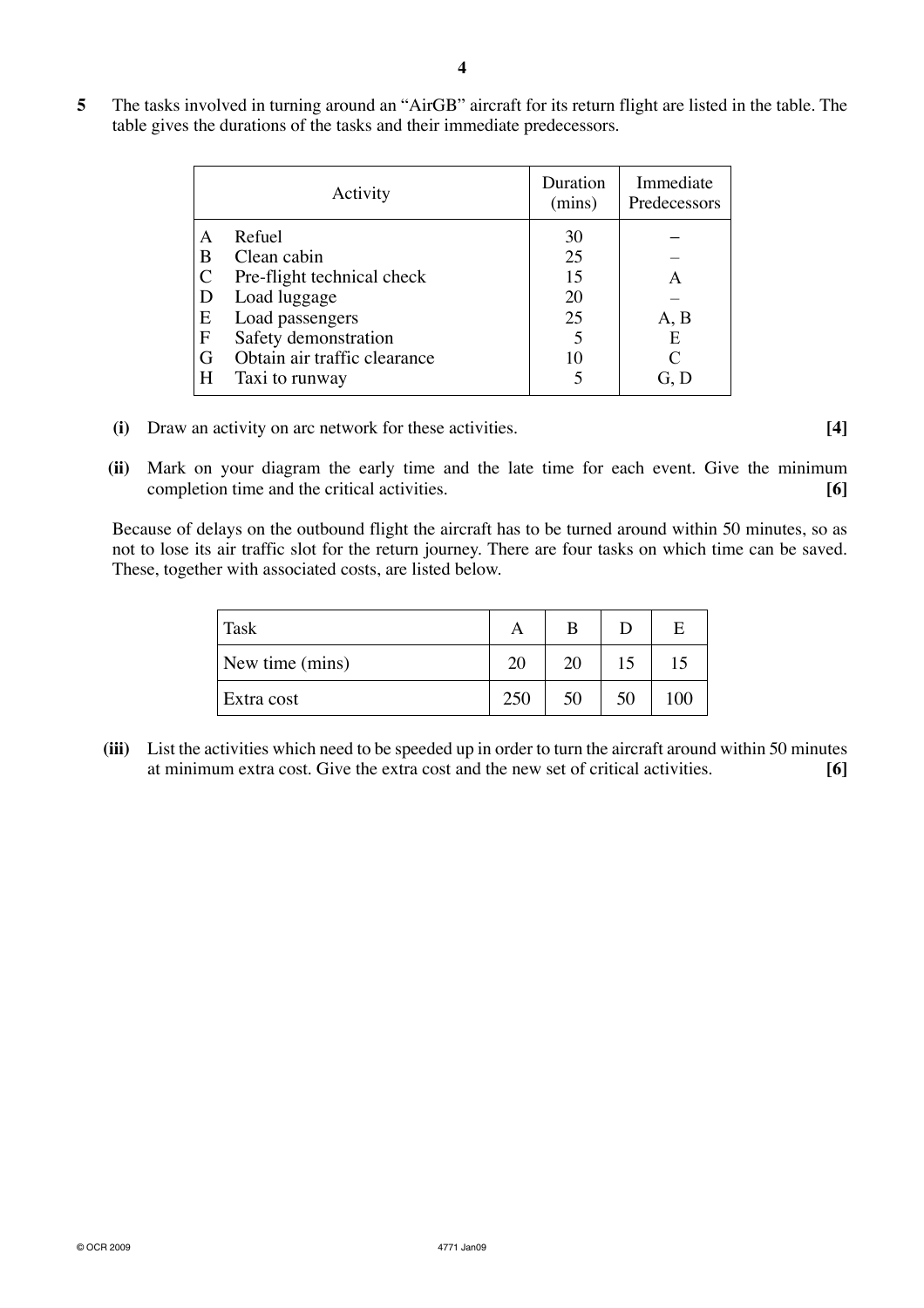- **6** A company is planning its production of "MPowder" for the next three months.
	- Over the next 3 months 20 tonnes must be produced.
	- Production quantities must not be decreasing. The amount produced in month 2 cannot be less than the amount produced in month 1, and the amount produced in month 3 cannot be less than the amount produced in month 2.
	- No more than 12 tonnes can be produced in total in months 1 and 2.
	- Production costs are  $£2000$  per tonne in month 1,  $£2200$  per tonne in month 2 and  $£2500$  per tonne in month 3.

 The company planner starts to formulate an LP to find a production plan which minimises the cost of production:

Minimise  $2000x_1 + 2200x_2 + 2500x_3$ <br>subject to  $x_1 \ge 0$   $x_2 \ge 0$   $x_3 \ge 0$  $x_1 \ge 0$   $x_2 \ge 0$   $x_3 \ge 0$  $\overline{x_1} + \overline{x_2} + \overline{x_3} = 20$  $x_1 \leq x_2$  **. . .**

- **(i)** Explain what the variables  $x_1$ ,  $x_2$  and  $x_3$  represent, and write down two more constraints to complete the formulation. [4] the formulation. **[4]**
- **(ii)** Explain how the LP can be reformulated to:

Maximise 
$$
500x_1 + 300x_2
$$
  
\nsubject to  $x_1 \ge 0$   $x_2 \ge 0$   
\n $x_1 \le x_2$   
\n $x_1 + 2x_2 \le 20$   
\n $x_1 + x_2 \le 12$  [3]

 **(iii)** Use a graphical approach to solve the LP in part **(ii)**. Interpret your solution in terms of the company's production plan, and give the minimum cost. **[9]**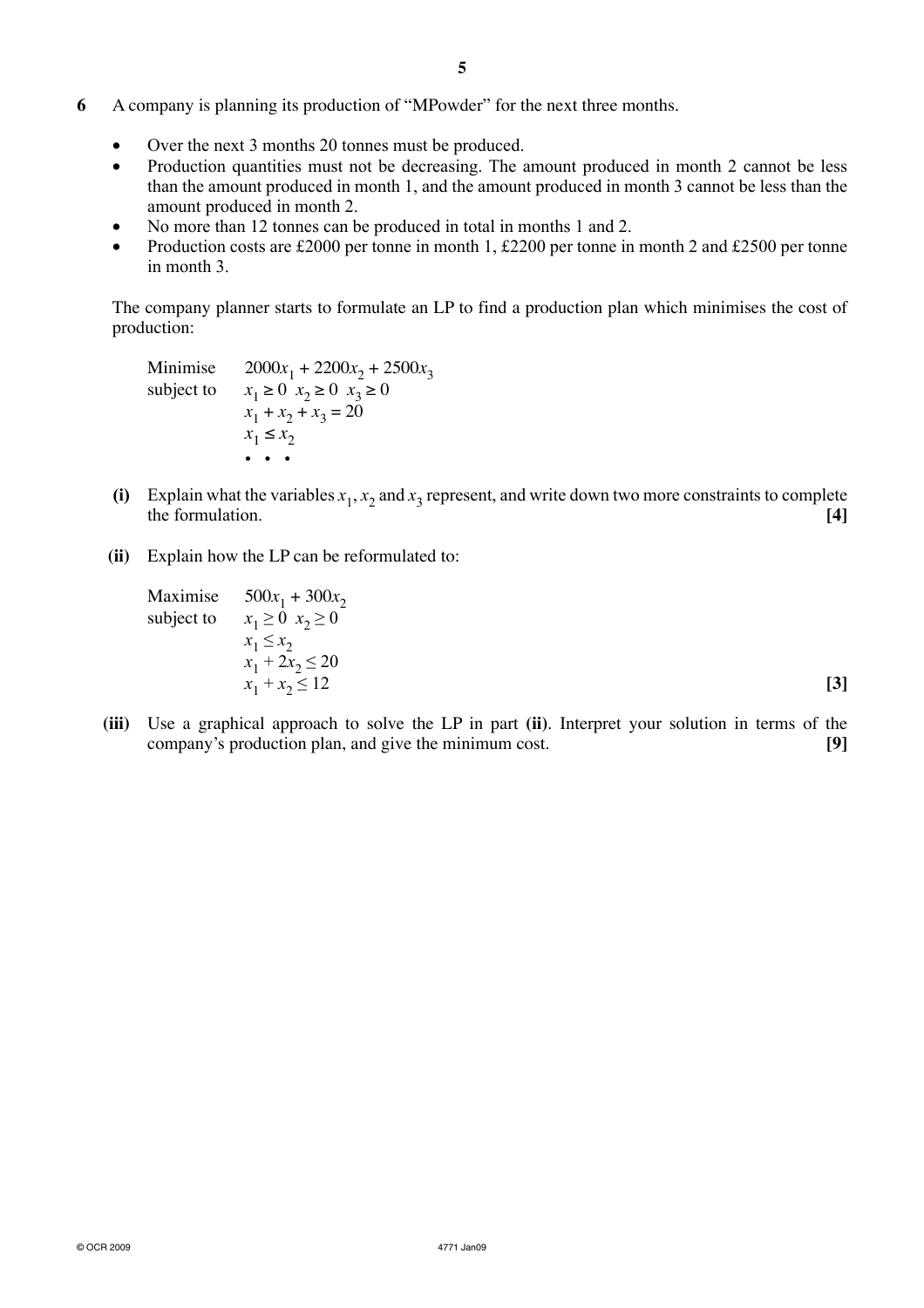# **BLANK PAGE**

**6**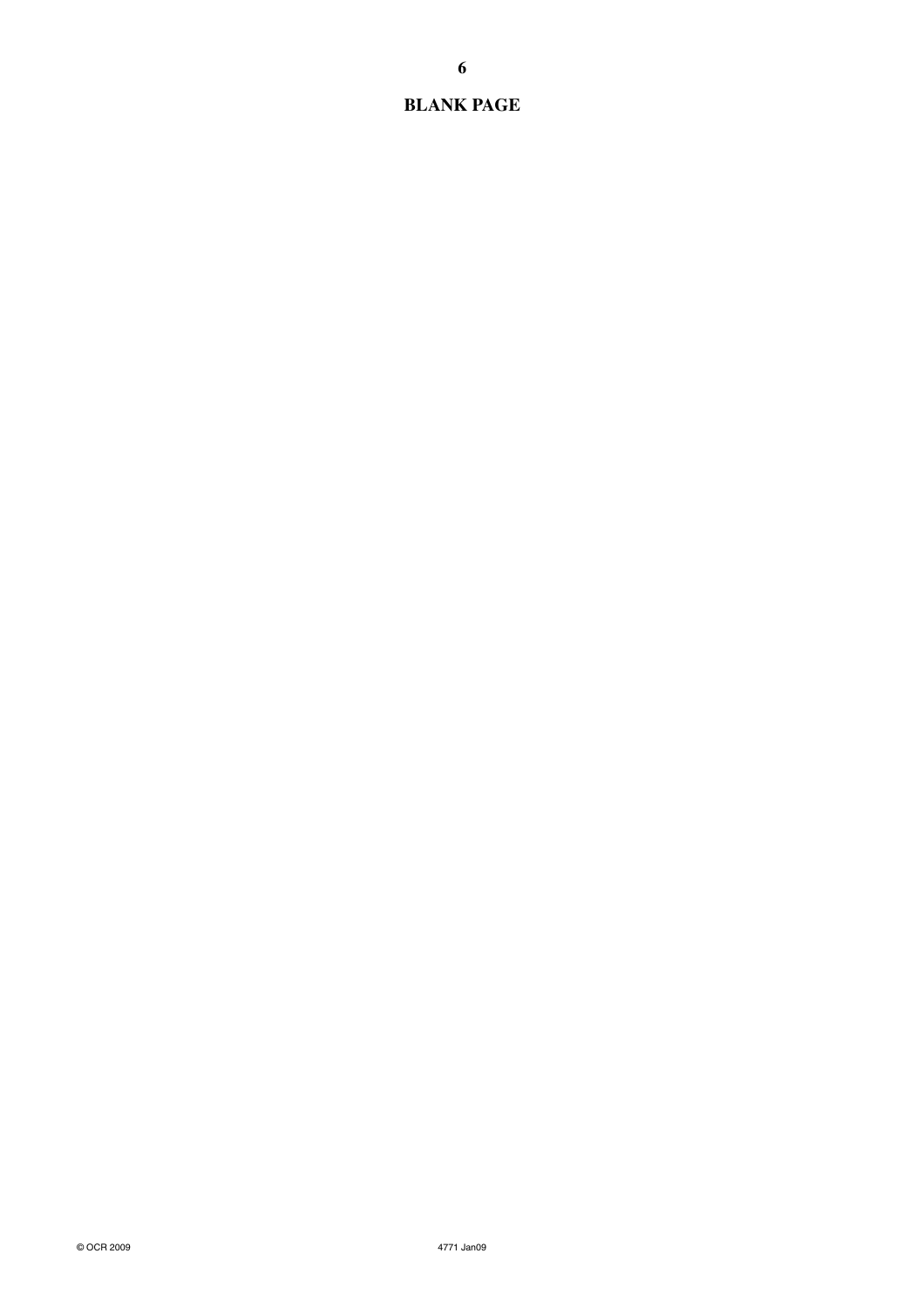# **BLANK PAGE**